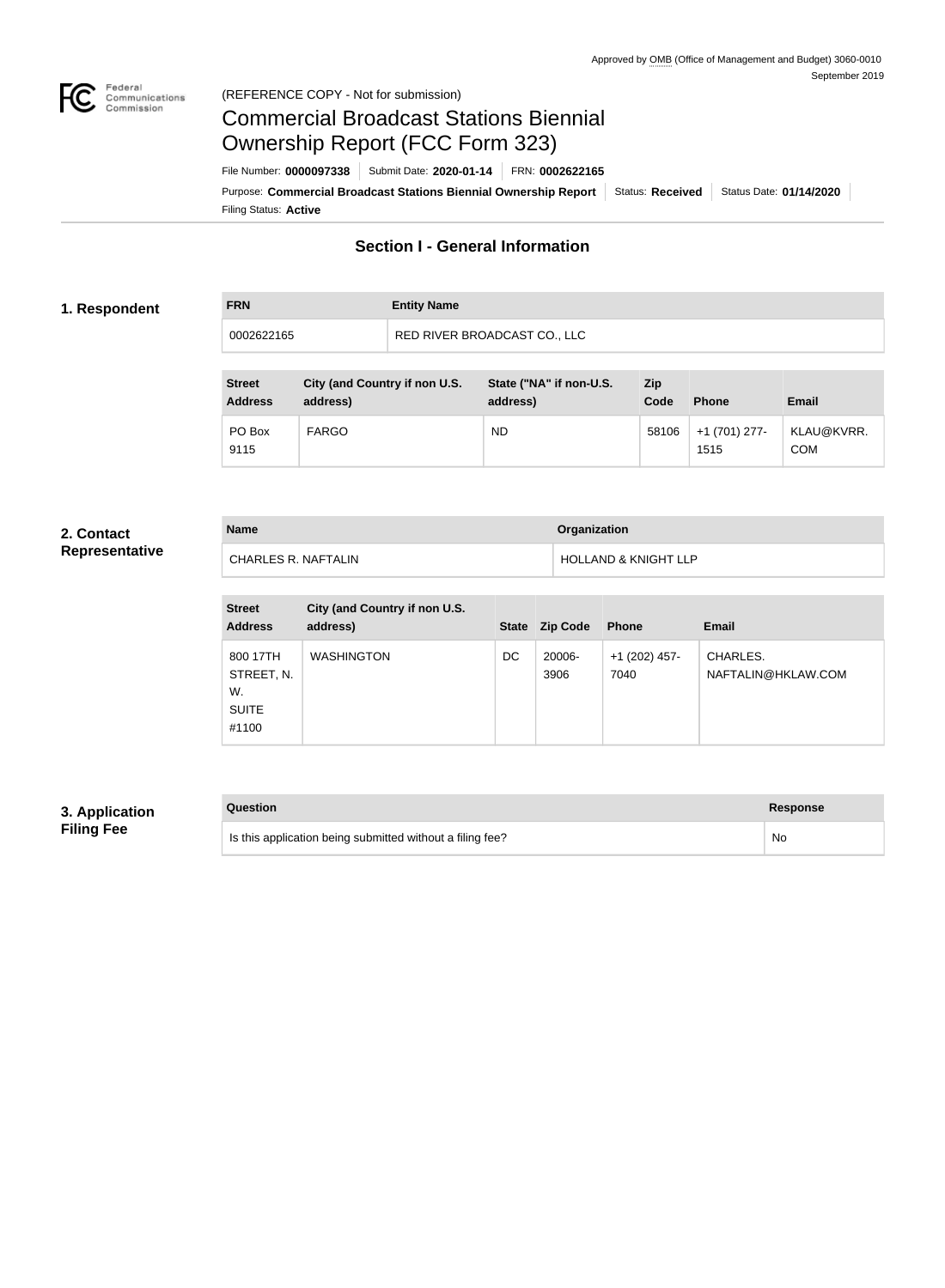| <b>Fees</b> | <b>Application Type</b> | <b>Form Number</b> | <b>Fee Code</b> | Quantity | <b>Fee Amount</b> | <b>Subtotal</b> |
|-------------|-------------------------|--------------------|-----------------|----------|-------------------|-----------------|
|             | Biennial                | Form 323           | <b>MAT</b>      | 4        | 85                | \$280.00        |
|             |                         |                    |                 |          | Total             | \$280.00        |

## **4. Nature of Respondent**

| (a) Provide the following information about the Respondent: |                           |  |  |
|-------------------------------------------------------------|---------------------------|--|--|
| <b>Relationship to stations/permits</b>                     | Licensee                  |  |  |
| <b>Nature of Respondent</b>                                 | Limited liability company |  |  |

**(b) Provide the following information about this report:**

| <b>Purpose</b> | Biennial                                                                                                                                                                               |
|----------------|----------------------------------------------------------------------------------------------------------------------------------------------------------------------------------------|
| "As of" date   | 10/01/2019                                                                                                                                                                             |
|                | When filing a biennial ownership report or validating<br>and resubmitting a prior biennial ownership report, this<br>date must be Oct. 1 of the year in which this report is<br>filed. |

#### **5. Licensee(s) and Station(s)**

#### **Respondent is filing this report to cover the following Licensee(s) and station(s):**

| Licensee/Permittee Name      | <b>FRN</b> |
|------------------------------|------------|
| RED RIVER BROADCAST CO., LLC | 0002622165 |

| Fac. ID No. | <b>Call Sign</b> | <b>City</b>       | <b>State</b> | <b>Service</b> |
|-------------|------------------|-------------------|--------------|----------------|
| 55362       | <b>KNRR</b>      | <b>PEMBINA</b>    | <b>ND</b>    | <b>DTV</b>     |
| 55364       | <b>KJRR</b>      | <b>JAMESTOWN</b>  | <b>ND</b>    | <b>DTV</b>     |
| 55370       | <b>KBRR</b>      | THIEF RIVER FALLS | <b>MN</b>    | <b>DTV</b>     |
| 55372       | <b>KVRR</b>      | <b>FARGO</b>      | <b>ND</b>    | <b>DTV</b>     |

# **Section II – Biennial Ownership Information**

**1. 47 C.F.R. Section 73.3613 and Other Documents**

Licensee Respondents that hold authorizations for one or more full power television, AM, and/or FM stations should list all contracts and other instruments set forth in 47 C.F.R. Section 73.3613(a) through (c) for the facility or facilities listed on this report. In addition, attributable Local Marketing Agreements (LMAs) and attributable Joint Sales Agreements (JSAs) must be disclosed by the licensee of the brokering station on its ownership report. If the agreement is an attributable LMA, an attributable JSA, or a network affiliation agreement, check the appropriate box. Otherwise, select "Other." Non-Licensee Respondents, as well as Licensee Respondents that only hold authorizations for Class A television and/or low power television stations, should select "Not Applicable" in response to this question.

| <b>Document Information</b>           |                          |  |
|---------------------------------------|--------------------------|--|
| Description of contract or instrument | ARTICLES OF ORGANIZATION |  |
| Parties to contract or instrument     | STATE OF MINNESOTA       |  |
| Date of execution                     | 12/1999                  |  |
| Date of expiration                    | No expiration date       |  |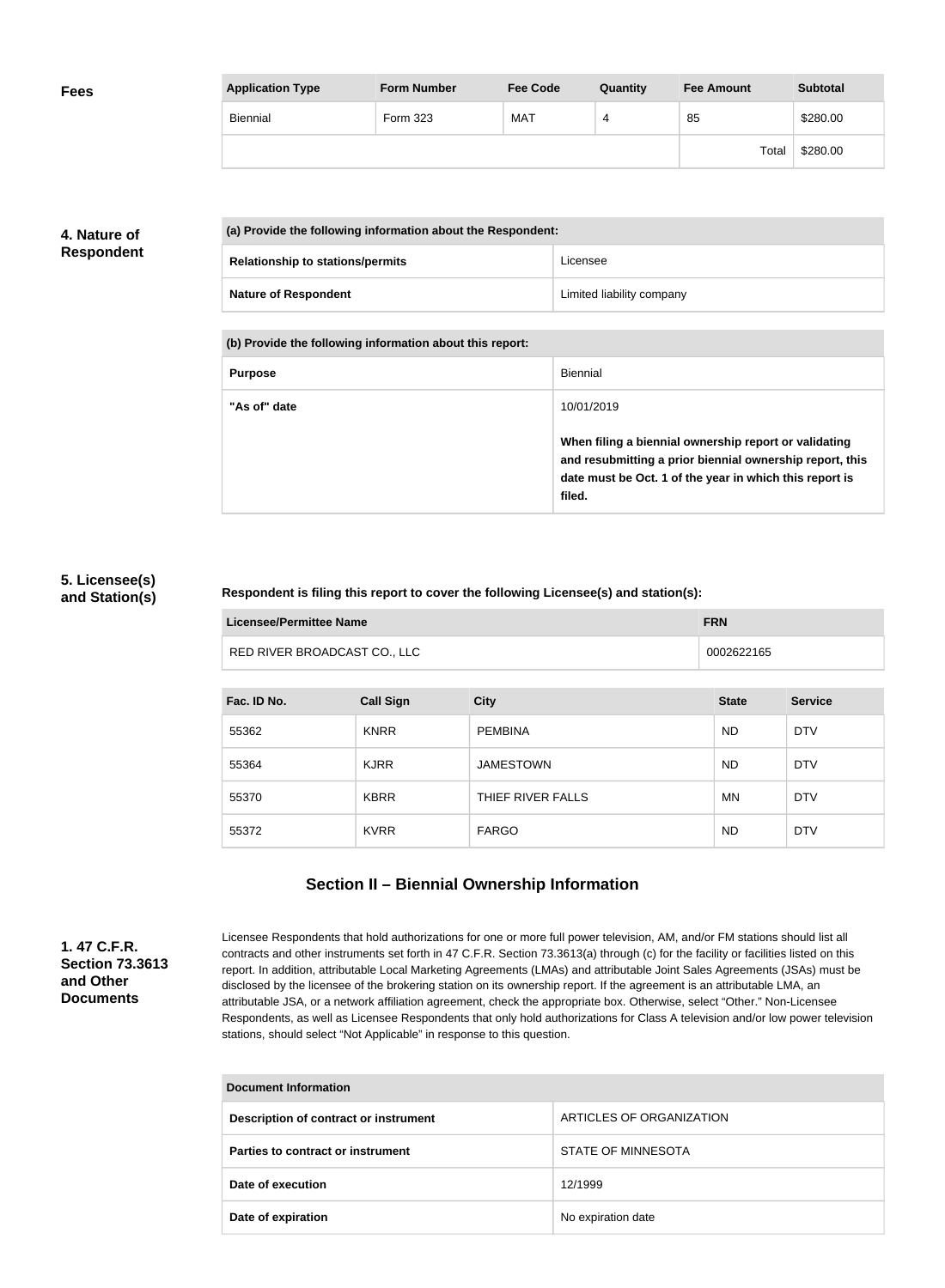| <b>Agreement type</b><br>(check all that apply) | Other<br><b>Agreement Type: N/A</b> |
|-------------------------------------------------|-------------------------------------|
|                                                 |                                     |
| <b>Document Information</b>                     |                                     |
| Description of contract or instrument           | MEMBER CONTROL AGREEMENT            |
| Parties to contract or instrument               | STATE OF MINNESOTA                  |
| Date of execution                               | 12/1999                             |
| Date of expiration                              | No expiration date                  |
| <b>Agreement type</b><br>(check all that apply) | Other<br><b>Agreement Type: N/A</b> |

#### **2. Ownership Interests**

**(a)** Ownership Interests. This Question requires Respondents to enter detailed information about ownership interests by generating a series of subforms. Answer each question on each subform. The first subform listing should be for the Respondent itself. If the Respondent is not a natural person, also list each of the officers, directors, stockholders, non-insulated partners, non-insulated members, and any other persons or entities with a direct attributable interest in the Respondent pursuant to the standards set forth in 47 C.F.R. Section 73.3555. (A "direct" interest is one that is not held through any intervening companies or entities.) List each interest holder with a direct attributable interest in the Respondent separately.

Leave the percentage of total assets (Equity Debt Plus) field blank for an interest holder unless that interest holder has an attributable interest in the Respondent solely on the basis of the Commission's Equity Debt Plus attribution standard, 47 C.F.R. Section 73.3555, Note 2(i).

In the case of vertical or indirect ownership structures, list only those interests in the Respondent that also represent an attributable interest in the Licensee(s) for which the report is being submitted.

Entities that are part of an organizational structure that includes holding companies or other forms of indirect ownership must file separate ownership reports. In such a structure do not report, or file a separate report for, any interest holder that does not have an attributable interest in the Licensee(s) for which the report is being submitted.

Please see the Instructions for further detail concerning interests that must be reported in response to this question.

The Respondent must provide an FCC Registration Number for each interest holder reported in response to this question. Please see the Instructions for detailed information and guidance concerning this requirement.

| <b>Ownership Information</b>                          |                                                         |                      |  |
|-------------------------------------------------------|---------------------------------------------------------|----------------------|--|
| <b>FRN</b>                                            | 0002622165                                              |                      |  |
| <b>Entity Name</b>                                    | RED RIVER BROADCAST CO., LLC                            |                      |  |
| <b>Address</b>                                        | PO Box                                                  | 9115                 |  |
|                                                       | <b>Street 1</b>                                         |                      |  |
|                                                       | <b>Street 2</b>                                         |                      |  |
|                                                       | <b>City</b>                                             | <b>FARGO</b>         |  |
|                                                       | State ("NA" if non-U.S.<br>address)                     | <b>ND</b>            |  |
|                                                       | <b>Zip/Postal Code</b>                                  | 58106                |  |
|                                                       | Country (if non-U.S.<br>address)                        | <b>United States</b> |  |
| <b>Listing Type</b>                                   | Respondent                                              |                      |  |
| <b>Positional Interests</b><br>(check all that apply) | Respondent                                              |                      |  |
| <b>Tribal Nation or Tribal</b><br><b>Entity</b>       | Interest holder is not a Tribal nation or Tribal entity |                      |  |

#### **Ownership Information**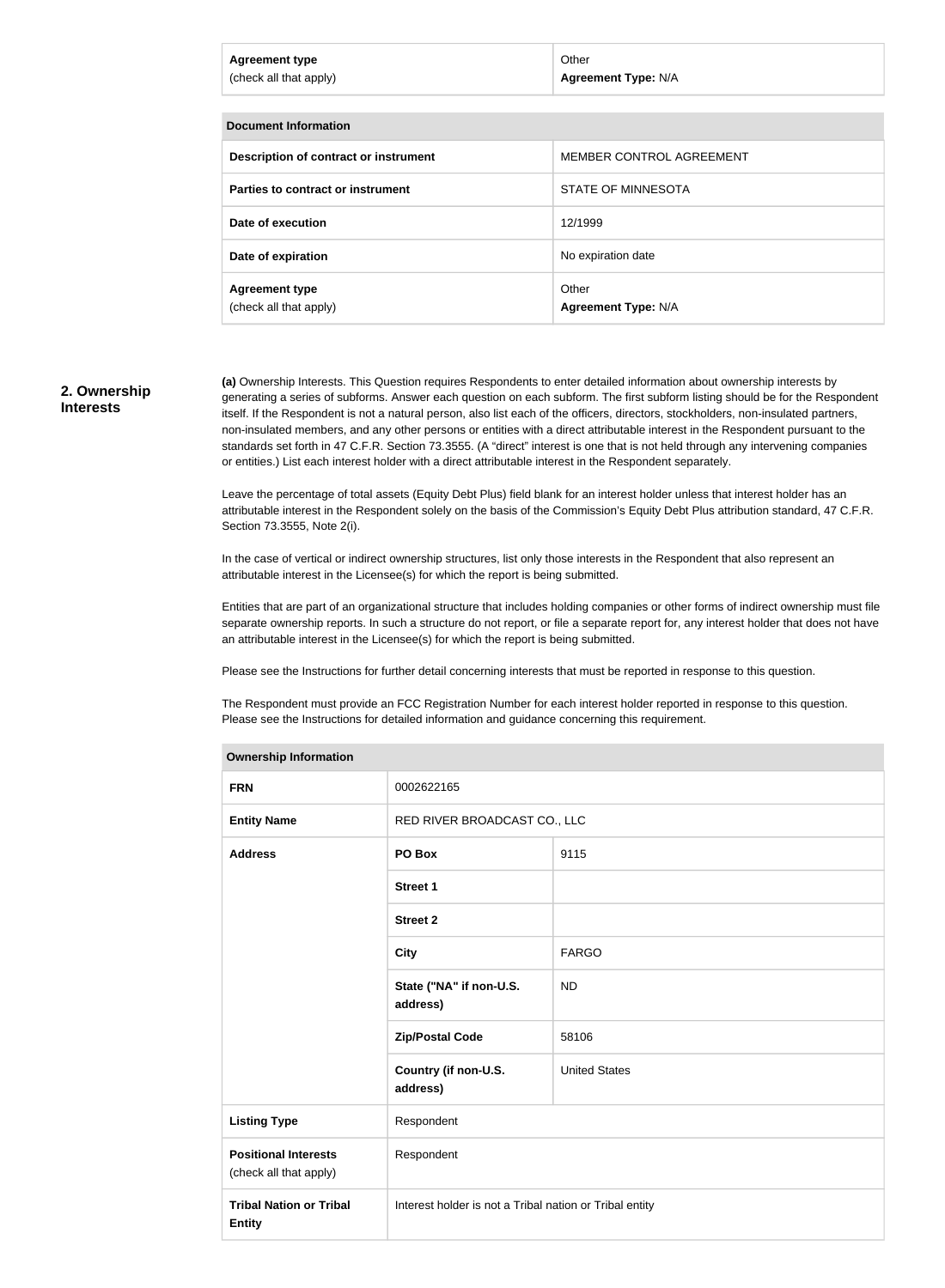| <b>Interest Percentages</b><br>(enter percentage values<br>from 0.0 to 100.0) | Voting                                                                               | $0.0\%$ | <b>Jointly Held?</b><br>No. |
|-------------------------------------------------------------------------------|--------------------------------------------------------------------------------------|---------|-----------------------------|
|                                                                               | <b>Equity</b>                                                                        | $0.0\%$ |                             |
|                                                                               | <b>Total assets (Equity Debt</b><br>Plus)                                            | $0.0\%$ |                             |
| that do not appear on this report?                                            | Does interest holder have an attributable interest in one or more broadcast stations |         | No.                         |

#### **Ownership Information**

| <b>FRN</b>                                                                                                                        | 0005805130                                              |                            |                            |
|-----------------------------------------------------------------------------------------------------------------------------------|---------------------------------------------------------|----------------------------|----------------------------|
| <b>Entity Name</b>                                                                                                                | CURTIS SQUIRE, INC.                                     |                            |                            |
| <b>Address</b>                                                                                                                    | PO Box                                                  |                            |                            |
|                                                                                                                                   | <b>Street 1</b>                                         | 7777 GOLDEN TRIANGLE DRIVE |                            |
|                                                                                                                                   | <b>Street 2</b>                                         | <b>SUITE #150</b>          |                            |
|                                                                                                                                   | <b>City</b>                                             | <b>EDEN PRAIRIE</b>        |                            |
|                                                                                                                                   | State ("NA" if non-U.S.<br>address)                     | <b>MN</b>                  |                            |
|                                                                                                                                   | <b>Zip/Postal Code</b>                                  | 55344                      |                            |
|                                                                                                                                   | Country (if non-U.S.<br>address)                        | <b>United States</b>       |                            |
| <b>Listing Type</b>                                                                                                               | Other Interest Holder                                   |                            |                            |
| <b>Positional Interests</b><br>(check all that apply)                                                                             | LC/LLC/PLLC Member, Owner                               |                            |                            |
| <b>Tribal Nation or Tribal</b><br><b>Entity</b>                                                                                   | Interest holder is not a Tribal nation or Tribal entity |                            |                            |
| <b>Interest Percentages</b><br>(enter percentage values<br>from 0.0 to 100.0)                                                     | <b>Voting</b>                                           | 100.0%                     | <b>Jointly Held?</b><br>No |
|                                                                                                                                   | <b>Equity</b>                                           | 100.0%                     |                            |
|                                                                                                                                   | <b>Total assets (Equity Debt</b><br>Plus)               |                            |                            |
| Does interest holder have an attributable interest in one or more broadcast stations<br>Yes<br>that do not appear on this report? |                                                         |                            |                            |

#### **Ownership Information**

| .              |                                     |                            |
|----------------|-------------------------------------|----------------------------|
| <b>FRN</b>     | 0015199144                          |                            |
| <b>Name</b>    | <b>JAMES T. KUNIN</b>               |                            |
| <b>Address</b> | PO Box                              |                            |
|                | <b>Street 1</b>                     | 7777 GOLDEN TRIANGLE DRIVE |
|                | <b>Street 2</b>                     | <b>SUITE #150</b>          |
|                | <b>City</b>                         | <b>EDEN PRAIRIE</b>        |
|                | State ("NA" if non-U.S.<br>address) | <b>MN</b>                  |
|                |                                     |                            |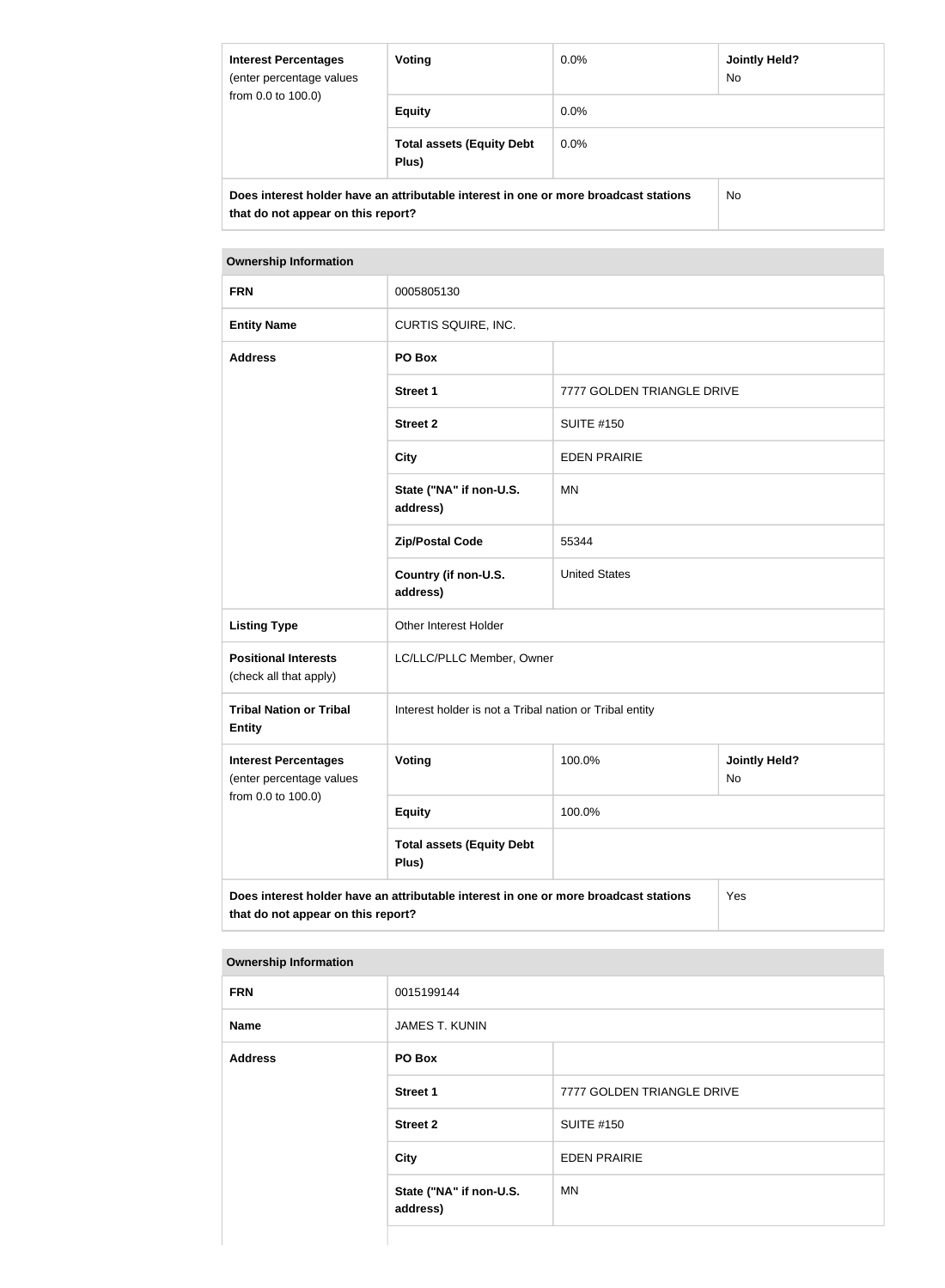|                                                                                                                                                                                                             | <b>Zip/Postal Code</b>                    | 55344                  |                            |
|-------------------------------------------------------------------------------------------------------------------------------------------------------------------------------------------------------------|-------------------------------------------|------------------------|----------------------------|
|                                                                                                                                                                                                             | Country (if non-U.S.<br>address)          | <b>United States</b>   |                            |
| <b>Listing Type</b>                                                                                                                                                                                         | Other Interest Holder                     |                        |                            |
| <b>Positional Interests</b><br>(check all that apply)                                                                                                                                                       | Officer, Director                         |                        |                            |
| Citizenship, Gender,<br><b>Ethnicity, and Race</b><br><b>Information (Natural</b><br><b>Persons Only)</b>                                                                                                   | <b>Citizenship</b>                        | US                     |                            |
|                                                                                                                                                                                                             | Gender                                    | Male                   |                            |
|                                                                                                                                                                                                             | <b>Ethnicity</b>                          | Not Hispanic or Latino |                            |
|                                                                                                                                                                                                             | Race                                      | White                  |                            |
| <b>Interest Percentages</b><br>(enter percentage values                                                                                                                                                     | Voting                                    | 0.0%                   | <b>Jointly Held?</b><br>No |
| from 0.0 to 100.0)                                                                                                                                                                                          | <b>Equity</b>                             | 0.0%                   |                            |
|                                                                                                                                                                                                             | <b>Total assets (Equity Debt</b><br>Plus) | 0.0%                   |                            |
| Does interest holder have an attributable interest in one or more broadcast stations<br>Yes<br>that do not appear on this report?                                                                           |                                           |                        |                            |
|                                                                                                                                                                                                             |                                           |                        |                            |
| (b) Respondent certifies that any interests, including equity, financial, or voting<br>Yes<br>interests, not reported in this filing are non-attributable.<br>If "No," submit as an exhibit an explanation. |                                           |                        |                            |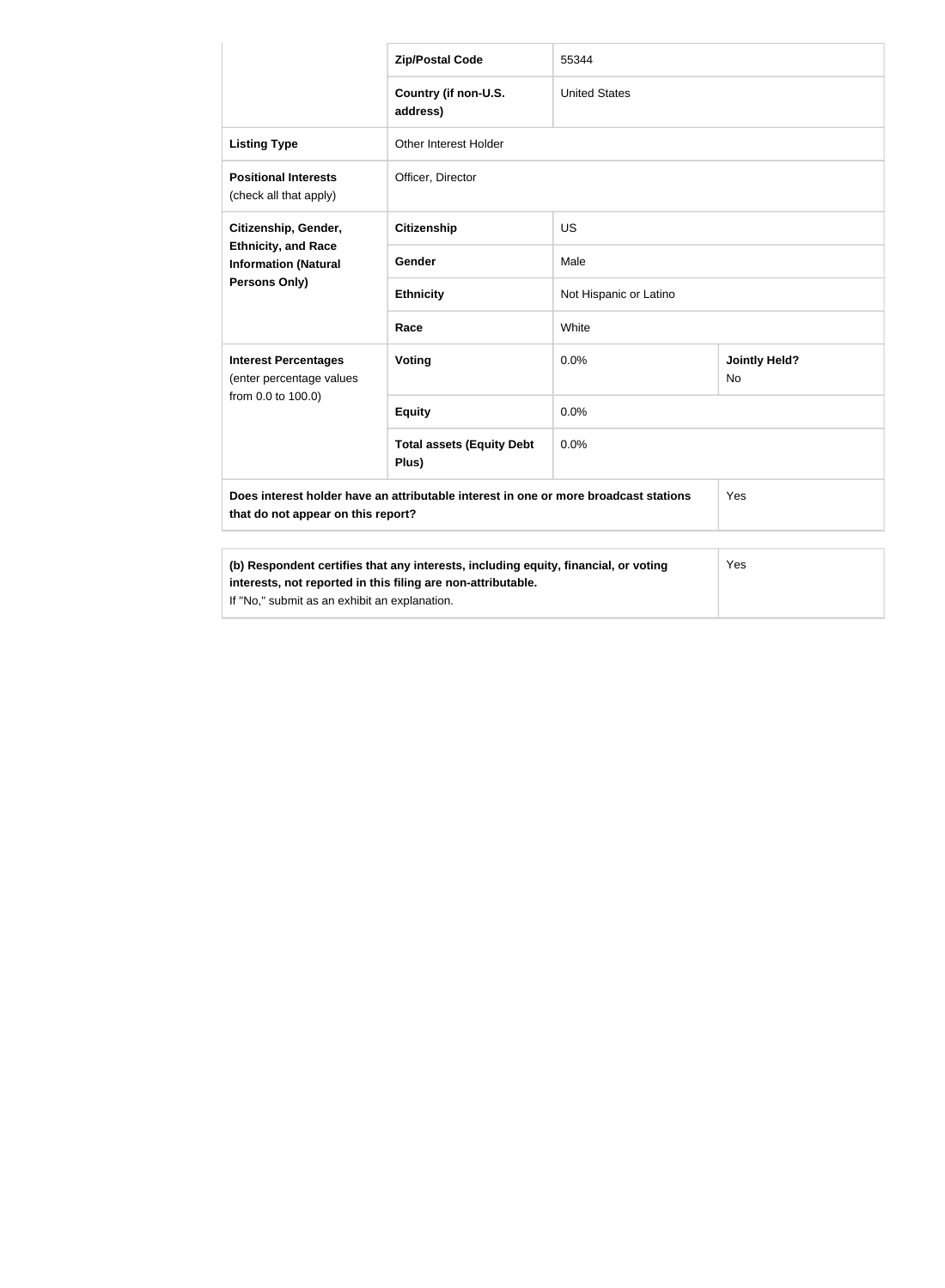

**(d) Are any of the individuals listed as an attributable interest holder in the Respondent married to each other or related to each other as parentchild or as siblings?** No

If "Yes," provide the following information for each such the relationship.

| (e) Is Respondent seeking an attribution exemption for any officer or director with<br>duties wholly unrelated to the Licensee(s)?                                                                                             | No |
|--------------------------------------------------------------------------------------------------------------------------------------------------------------------------------------------------------------------------------|----|
| If "Yes," complete the information in the required fields and submit an Exhibit fully describing<br>that individual's duties and responsibilities, and explaining why that individual should not be<br>attributed an interest. |    |

#### **3. Organizational Chart (Licensees Only)**

Attach a flowchart or similar document showing the Licensee's vertical ownership structure including the Licensee and all entities that have attributable interests in the Licensee. Licensees with a single parent entity may provide a brief explanatory textual Exhibit in lieu of a flowchart or similar document. Licensees without parent entities should so indicate in a textual Exhibit.

**Non-Licensee Respondents should select "N/A" in response to this question.**

| <b>File Name</b>                                 | <b>Uploaded</b><br>By | <b>Attachment</b><br><b>Type</b> | <b>Description</b> |
|--------------------------------------------------|-----------------------|----------------------------------|--------------------|
| Red River Ownership Struct Exhibit 2019 biennial | Applicant             | Ownership                        | Ownership          |
| report 72350729 1.pdf                            |                       | Chart                            | Structure          |